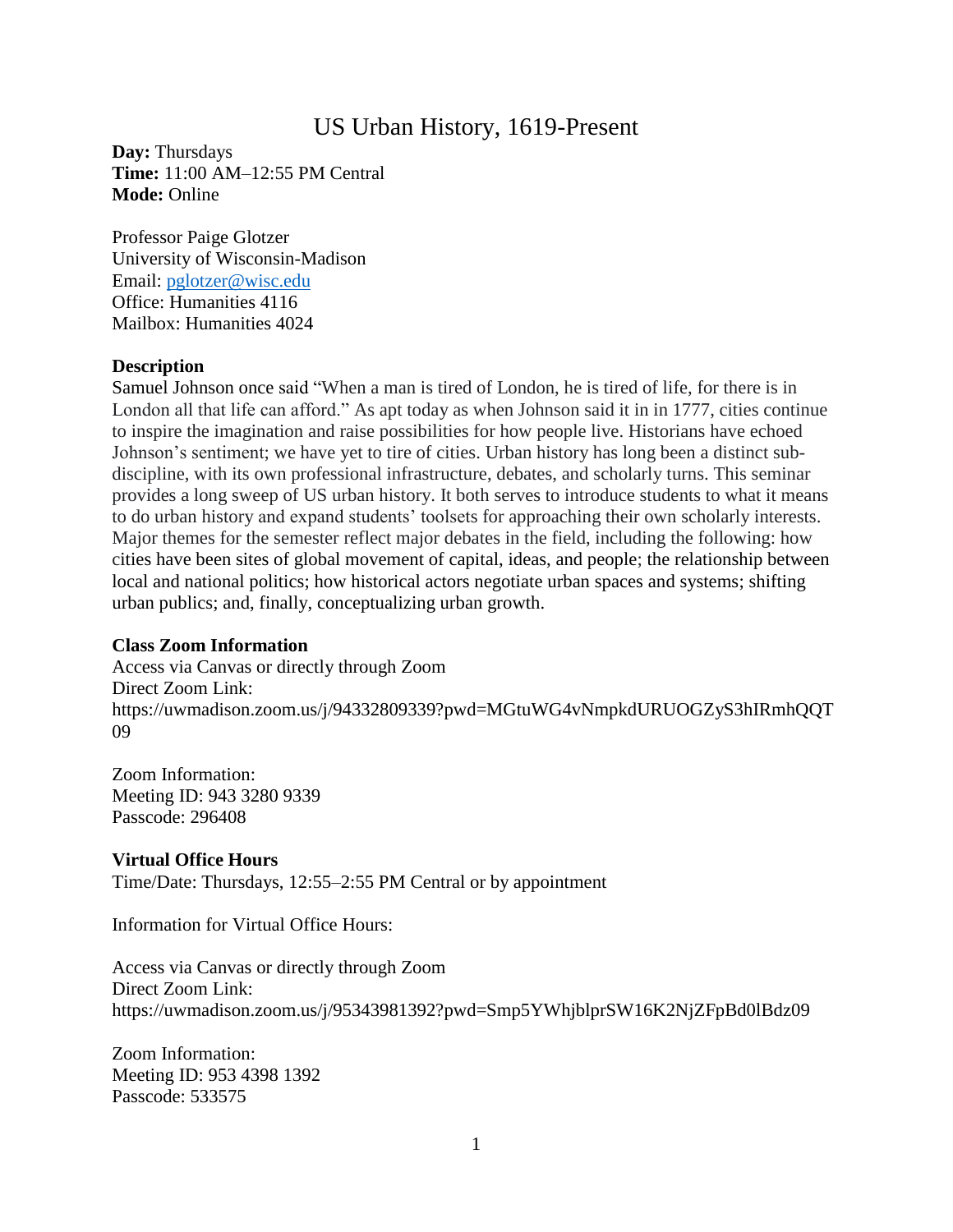The purpose of office hours is to provide a regular time where you can talk about academic matters. This may include questions about the reading or assignments, graduate training, the job market, or chatting about a topic that sparked your interest during class. No appointment is necessary.

### **Grades**

Weekly Seminar Attendance and Participation – 35% Posting Reading Responses to Canvas on Time – 10% Leading Class Discussion – 5% Final Assignment – 50%

### **Digital Considerations**

The following guidelines will facilitate creating a welcoming, engaging seminar community.

- 1) Keep your camera on when possible
- 2) Mute yourself if you are not speaking

3) Be generous and understanding when we experience technical difficulties.

4) Be generous and understanding when members of our class have more limited bandwidth or differential access to technology.

5) Provide feedback on what is or is not working. All of our voices are needed to make our seminar the best that it can be.

### **Accessibility and Accommodations**

I am committed to creating a digital classroom where everyone can feel welcomed, included, and equipped to learn. If you have or think you may have a disability (e.g. mental health, attentional, learning, chronic health, sensory, or physical) I encourage you to speak with me directly and/or contact the McBurney Disability Resource Center to ensure your needs are being met. Possible things to consider include, but are not limited to:

Can you comfortably use your home setup to attend digital meetings? Are you able to take notes in a way that helps you learn? Do you need assistance with writing, typing, or note-taking? Can you focus? Has your ability to focus changed? Would you benefit from assistive technology? Would flexible deadlines or extended time better enable you to complete assignments?

The McBurney Disability Resource Center Phone: (608) 263-2741 Address: 702 W. Johnson Street, Suite 2104 Email: [mcburney@studentlife.wisc.edu](mailto:mcburney@studentlife.wisc.edu)

# **Childcare Policy**

I ask that all students work with me to create a welcoming environment that is respectful of diversity, including diversity in parenting status.

- 1. All breastfeeding babies are welcome in class as often as is necessary.
- 2. Children are welcome on camera.
- 3. You do not need to inform me ahead of time if you are bringing a child to class. We can think of them as junior scholars auditing to determine if they want to study history.

4. Finally, I understand that the fatigue caused by parenting can be a barrier to completing coursework. While I maintain the same high expectations for all students regardless of parenting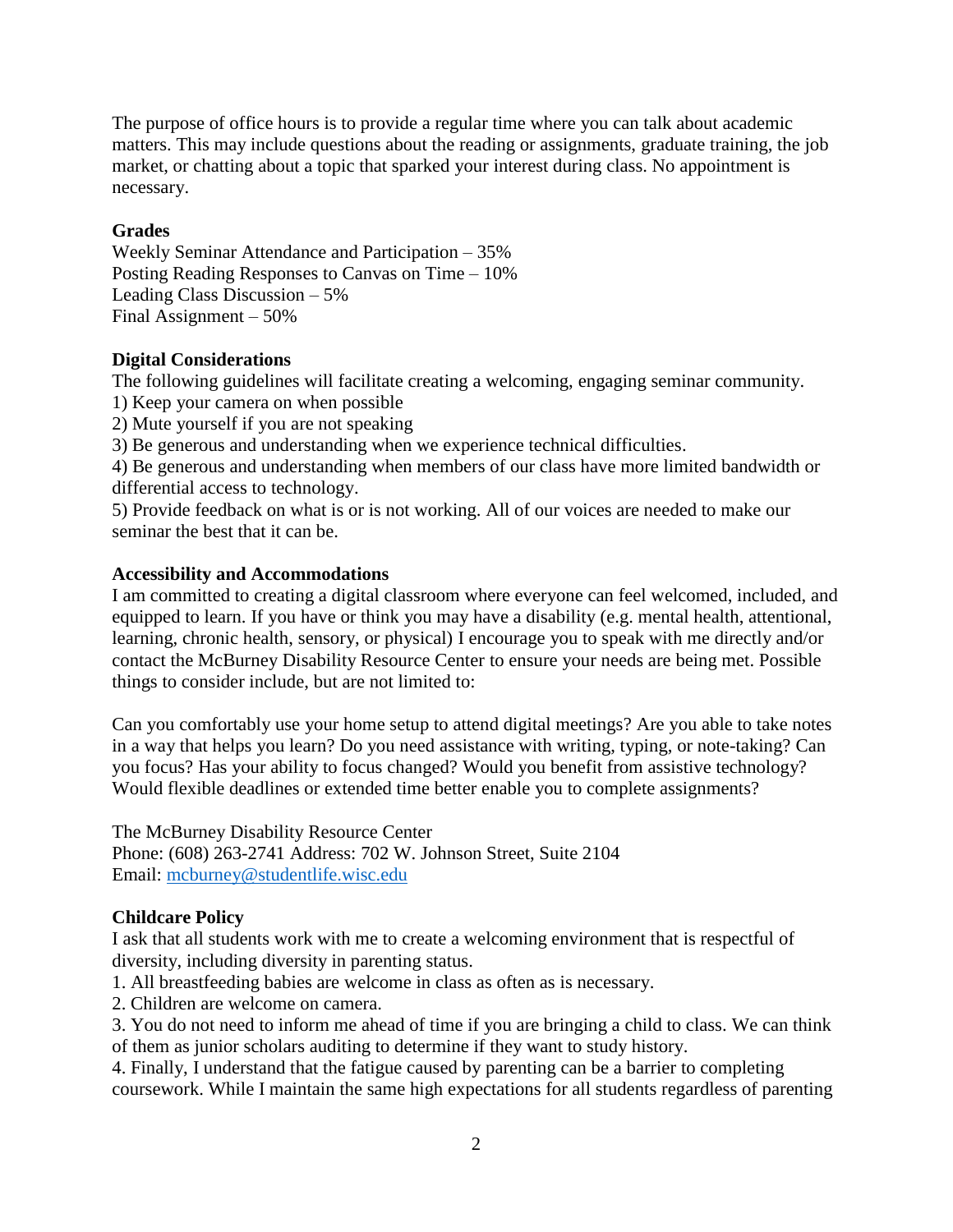status, I am happy to problem-solve with you in a way that makes you feel supported as you strive for school-parenting balance.

To learn more about UW-Madison's pregnant and parenting student policies and resources, see https://doso.students.wisc.edu/guide/accommodations-for-life-events/pregnancy-and-parentingstudents/

### **Credit Hours Policy**

Students may take this course for 1-3 credits. The credit standard for the course is met by an expectation of at least 45 hours of student engagement with the course's learning activities for each credit (1 credit = at least 45 hours; 2 credits = at least 90 hours; 3 credits = at least 135 hours). For all students, these activities will include group seminar meetings of 115 minutes per week. Other course activities and assignments (reading, writing, individual consultations with the instructor, etc) will vary depending on the number of credits for which a student is enrolled. These differing levels of activities and expectations are described in the syllabus.

#### **Reading**

You can purchase copies from the University Bookstore or a vendor of your choice or see if an ebook is available through the UW library. All books will be on reserve at College Library. Another option is to place requests through interlibrary loan for books. Interlibrary Loan also scans book chapters.

#### **Weekly Responses to Canvas**

#### **Due Date: Wednesdays at 2:00 PM Central**

Beginning the Wednesday before the *first meeting*, each student will post a 250-500-word response to the readings on Canvas. The content of the responses is not graded. However, the more thought you put into the responses, the more prepared you are likely to be for seminar discussion.

There is no right or wrong approach to reading responses. Examples include thinking through themes, evaluating the author's arguments, or posing questions.

If you have technical difficulties with Canvas, email your response to Professor Glotzer.

#### **Class Discussion Leader**

Beginning the second week of the semester one person will begin the seminar with a 5-10 minute informal presentation summarizing the book, discussing the author's argument, articulating the historiographic intervention, and offering any additional thoughts.

Presenters do not submit a Canvas response the week they are presenting.

#### **Final Assignment**

#### **Due Date: Varies**

Since goal of the final assignment is to be useful for you, you may select from the different options listed below. Choose an assignment that best furthers your short-term goals as well as your long-term career goals.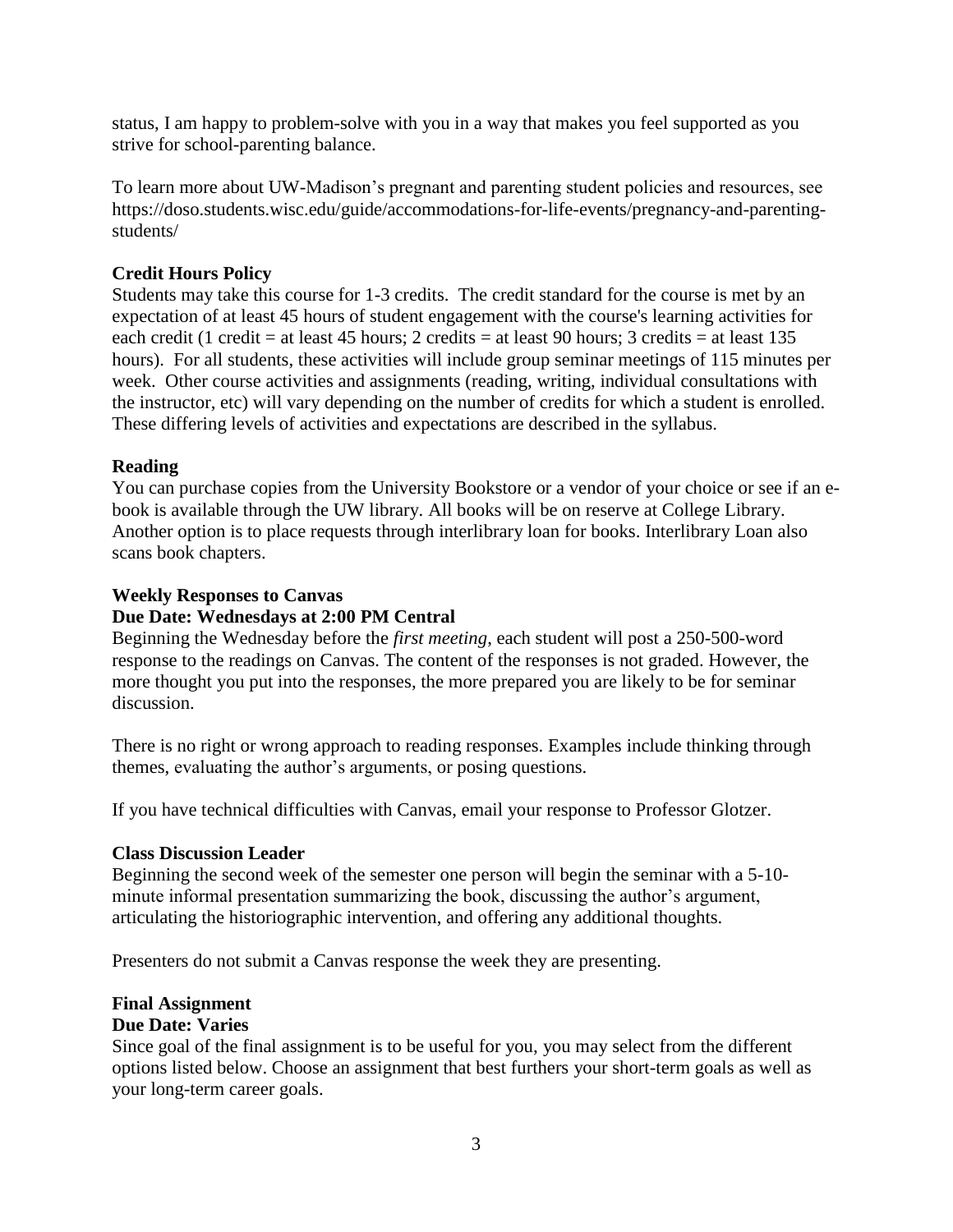If you are a US historian, this class can satisfy your pre- $19<sup>th</sup>$ ,  $19<sup>th</sup>$ , or  $20<sup>th</sup>$  century coursework requirement. Your final assignment must focus on the time period of the requirement you will satisfy. Consult your advisor and Leslie Abadie to ensure you are meeting your program requirements.

#### Final Assignment Options:

*Paper* – 10-15-page traditional double-spaced paper. This paper will draw from class material and does not require original archival research. Consult your old reading responses and class notes if you need inspiration for your argument. You may bring in primary and secondary material from outside of class, but should not duplicate another paper you have already written. Not only are seminar papers important opportunities to flex your intellectual muscles, but they might become a useful rehearsal for the approaches, questions, or themes you will incorporating into your own scholarship.

*Synthetic Academic Review Essay* – Imagine the *Journal of Urban History* has invited you to write an extended review essay on three of the books we have read this semester. Lookup the journal's essay word count, style guidelines, and intended audience. Read at least two of its review essays that address multiple books. Write your own essay conforming to the journal's requirements. Submit the citations of the two essays you read along with your review.

*Mock Abstract, Conference Paper, and In-Class Presentation* – This is a multi-step assignment. Imagine you are putting together a conference paper proposal for an upcoming Urban History Association conference.

1) Prepare a 250-word abstract you plan to submit in the hopes of getting your paper accepted. You will then email this abstract to Professor Glotzer by an arranged date. The conference planning committee (aka Professor Glotzer) will give you feedback and accept you to the conference.

2) Write the mock conference paper. This is often 7-10 double-spaced pages for a 15 to 20 minute presentation. Usually panel commenters silently bristle when panelists give them papers that are far too long to be presented in the allotted time. It is good to develop the professional habit of not creating extra labor for your very busy colleagues at conferences.

3) Present this in class in a mock panel presentation complete with audience Q&A. Keep in mind that while this is a shorter writing assignment, it has an earlier deadline given the need to have this ready during the semester in order to present it in class.

*Grant Application* – Identify a grant or fellowship for which to plan to apply within the next two years. Draft the application and turn in any required supporting material such as CV, writing sample, statement, and budget.

*Prospectus Draft and Workshop* – Draft your dissertation prospectus. Key components usually include the following: a description of the project, scholarly contribution, historiographical overview, survey of your primary sources and justification for your selection of these types of sources, a research plan with actual archives listed, a timeline for completing the dissertation, and short chapter summaries that are understood to be highly speculative. Remember that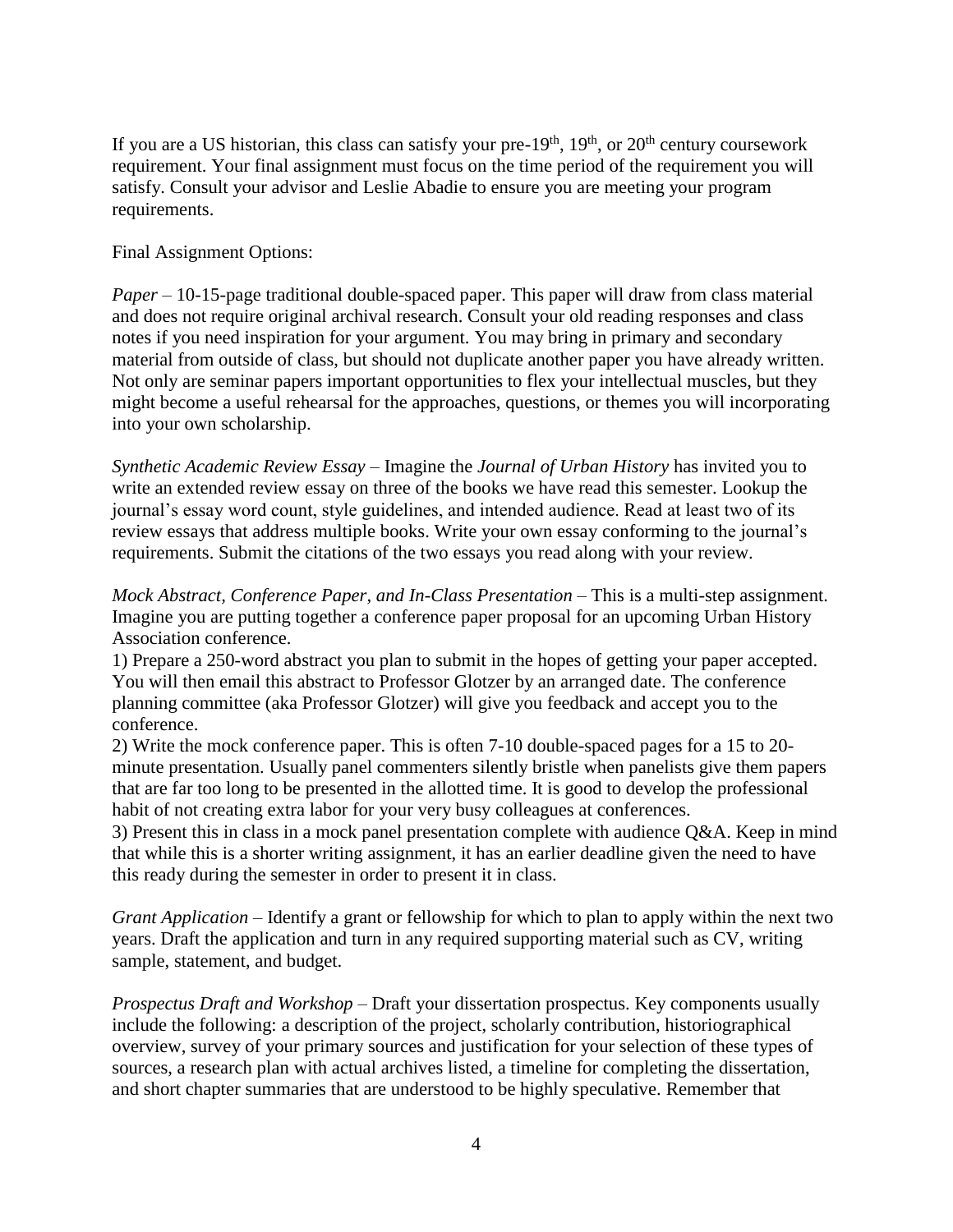everyone knows the project and timeline will evolve. Prospectuses are working documents that often serve as a basis for grant applications and job market material. Pre-circulate the draft to Professor Glotzer and your classmates a week before we hold a 45-minute long workshop. This assignment has an earlier deadline given the need to have this ready during the semester in order to present it in class.

*Dissertation Chapter Draft and Workshop* – Draft a complete chapter of your dissertation, footnotes. Include a short summary of no more than one page of how the chapter relates to the larger project to help me contextualize the draft. Pre-circulate the draft to Professor Glotzer and your classmates a week before we hold a 45-minute long workshop. This assignment has an earlier deadline given the need to have this ready during the semester in order to present it in class.

*Other* – To be worked out in consultation with Professor Glotzer. If you are interested in pursuing jobs other than traditional tenure track jobs, this might be an opportunity to think about what kind of skills you most need to sharpen or what credentials you want to have. The assignment should broadly relate to US urban history.

# Schedule

# **Week 1 September 9**

• Leslie M. Harris, *In the Shadow of Slavery: African Americans in New York City, 1626- 1823*

# **Week 2 September 16**

• Shannon Lee Dawdy, *Building the Devil's Empire: French Colonial New Orleans*

# **Week 3 September 23**

• Kyle Roberts, *Evangelical Gotham: Religion and the Making of New York City, 1783- 1860*

# **Week 4 September 30**

• Carl Smith, *City Water, City Life: Water and the Infrastructure of Ideas in Urbanizing Philadelphia, Boston, and Chicago*

# **Week 5 October 7**

• David Schley, *Steam City: Railroads, Urban Space, and Corporate Capitalism in Nineteenth-Century Baltimore*

# **Week 6 October 14**

• Katie Hemphill, *Bawdy City: Commercial Sex and Regulation in Baltimore, 1790-1915*

# **Week 7 October 21**

• Mary Ryan, *Taking the Land to Make the City: A Bicoastal History of North America*

# **Week 8 October 28**